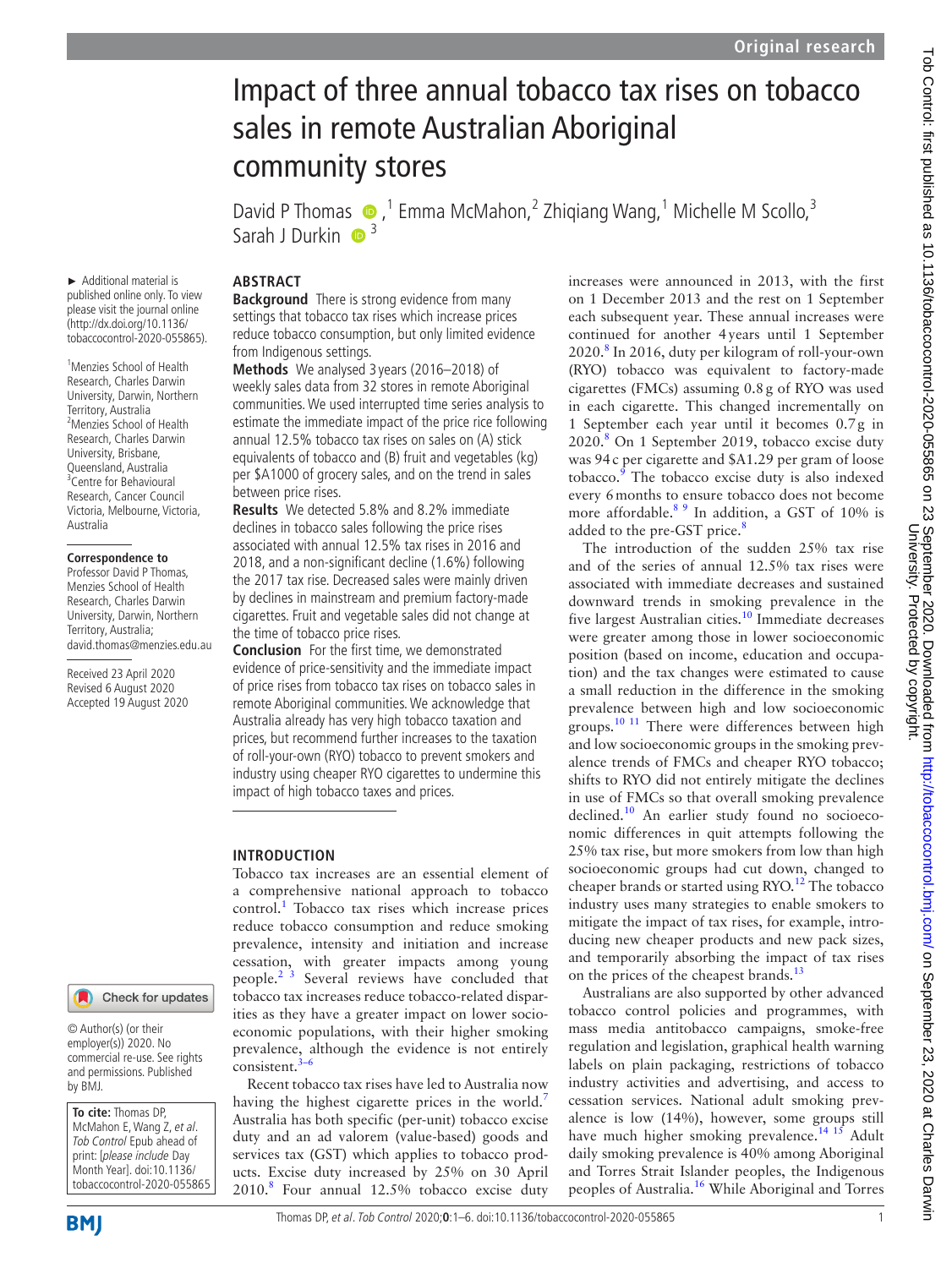Strait Islander smoking prevalence is falling in non-remote areas (from 49% in 2004/2005 to 37% in 2018/2019) it has not changed in remote areas (52%), warranting more research to understand how tobacco control activities are and are not supporting Aboriginal and Torres Strait Islander cessation in remote areas[.16](#page-5-10) Nineteen per cent of Aboriginal and Torres Strait Islander people live in remote areas, which include many very small towns referred to as 'communities'.<sup>[17](#page-5-11)</sup>

The Tackling Indigenous Smoking (TIS) programme is an Australian government initiative to reduce the prevalence of tobacco use among Aboriginal and Torres Strait Islander people[.18](#page-5-12) The largest element of this programme is the funding of 37 non-government organisations, mainly Aboriginal Community Controlled Health Services, to host regional teams to conduct population health tobacco control activities (not individual cessation support) across all Australian states and territories, in cities, regional towns and remote areas. However, not all Aboriginal and Torres Strait Islander people live in a region served by one of these teams.

Most (83%) of a national sample of Aboriginal and Torres Strait Islander smokers and recent quitters reported that the price of cigarettes was a reason for them quitting or thinking about quitting, more than all other reasons except concern for personal health.<sup>19</sup> The same study found only non-significant increases in the proportions of smokers who made a quit attempt and who sustained a quit attempt in the year following baseline if that year included the first 12.5% annual tax rise compared with those followed up before the tax rise. Similarly, only a non-significant 2% average reduction in tobacco sales was found in 18 stores in remote Aboriginal communities in the 7months after the 2010 25% tax rise compared with the 7 months before.<sup>20</sup> The price of leading brands increased by more than 20% after the tax rise. The 2% reduction in sales was much less than the 10% predicted from international estimates of price elasticity.<sup>[20 21](#page-5-14)</sup> This paper extends that research using more stores over 3years to assess whether annual 12.5% tax rises reduced tobacco sales in remote Aboriginal communities.

### **METHODS**

The authors recognise the importance of engaging with Indigenous communities when undertaking research on their experience of tobacco control interventions. The research question has been discussed for some years with Aboriginal researchers and representatives of Aboriginal and Torres Strait Islander communities (some of whom were involved in an unsuccessful grant application to answer this question). The impetus for the current project came from discussions at the Board of Outback Stores, which includes Aboriginal members (including the current Chair). Outback Stores is owned by the Australian government, and has an explicit mission to improve the health of those living in remote Aboriginal communities—including via the monitoring and reporting of food (and tobacco) sales.

Outback Stores managed 38 stores in remote Australia in 2018<sup>[22](#page-5-15)</sup> Most food and many household items in these communities are purchased from these stores. The company provided 3years (2016–2018) of weekly sales data to the researchers for the 35 stores it managed in 34 communities over this period. We excluded data from two stores which mainly served passing tourists rather than the nearby Aboriginal communities. The two stores from the same community were treated as a single store, as one was primarily a typical grocery store and the other was primarily a club open during the evening, selling meals, drinks and tobacco products. Therefore, data from 32 stores were

analysed. We excluded the first week of sales in 2016 due to full sales not being available for one of the stores.

The 32 communities were small, with a median estimated resident population at the 2016 Census of 236, with three having fewer than 100 residents and two having more than 1000 (and another small community with no available Census data).<sup>[23](#page-5-16)</sup> Twenty were in the Northern Territory, nine in Western Australia and three in South Australia. Seventeen of the communities were served by TIS teams, which we determined by review of the TIS website and the websites of the organisations hosting the teams.<sup>[18](#page-5-12)</sup>

For each week at each store, Outback Stores provided electronic sales data for all tobacco items (each product's description, quantity sold and value of sales), the total quantity (kg) of fruit and vegetables sold and the total dollar value of all grocery sales of dry or preserved food items (excluding tobacco). The latter was used as a proxy for the fluctuating population in each community. All prices are Consumer Price Index (CPI) adjusted to reflect April–June 2017 \$A.

Each tobacco product was categorised as being either premium, mainstream, value or super value factory-made cigarettes (FMCs) or loose RYO tobacco. $24$  Tobacco sales were converted to cigarette stick equivalents, with 0.525g of RYO tobacco equivalent to one cigarette, based on the reported mean weight of tobacco in cigarettes rolled by 13 Aboriginal smokers from similar remote communities.<sup>25</sup> Sensitivity analyses used the weight of tobacco in the most-sold FMC (Winfield Blue, 0.64g) and the weight of tobacco assumed by the Australian Tax Office to align the tax paid on RYO tobacco and FMCs  $(0.7g)^{8.26}$ 

Our primary outcome variable was weekly number of sticks or stick equivalents of tobacco sold per \$A1000 grocery sales, summed across all stores (ie, total tobacco sold controlling for variation in the proxy for population size). We also separately examined stick equivalents of RYO, premium or mainstream FMCs, value or super value FMCs and kilograms of fruit and vegetables sold because 23% of Aboriginal and Torres Strait Islander smokers reported that money spent of cigarettes left not enough for food and other essentials.<sup>[27](#page-5-19)</sup>

### **Statistical analysis**

First, we described the weekly average price/stick over the 3-year period. Preliminary analyses, adjusted for grocery sales, examined the trend in total weekly sales of tobacco products, fruit and vegetables sales and grocery sales over the whole period using linear regression.

Our main analyses used interrupted time series analyses (ITSA) for each outcome variable. Checks for autocorrelation indicated using Prais-Winsten regression models would be appropriate to account for one lag of autocorrelation detected between total weekly sales, as in similar previous research.<sup>[10 28](#page-5-6)</sup> The three September tobacco tax rises split the period into four segments. As the impact of the tax rise was only fully realised in the actual price paid in the third week of each September, the cut-points used were 25 September 2016, 24 September 2017 and 23 September 2018. The model estimated the immediate effect of each price rise and the trend (slope) within each segment. We also used the model estimated values immediately before and after each price rise, and at the beginning and end of each segment, to calculate the relative percentage change in sales. Interaction analyses examined if there were differences between the volume of product types sold (mainstream or premium FMCs, value or super value FMCs and RYO) and between communities served by a TIS team or not, at each price rise and in the trend (slope) between each price rise. Subsequent analyses then repeated the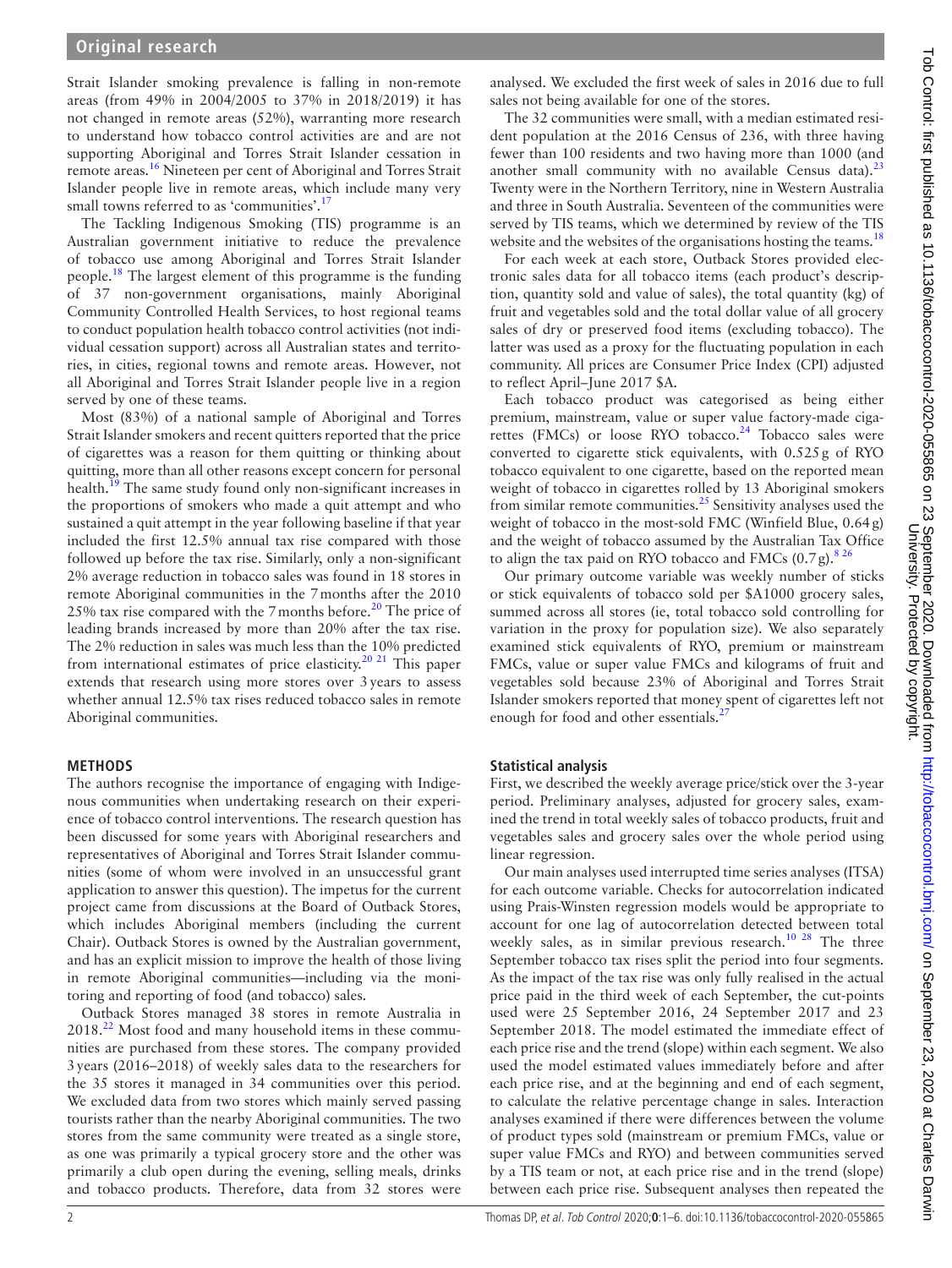# **Original research**



<span id="page-2-0"></span>**Figure 1** Average weekly price per stick (2017 \$A). Assumes 0.525 g RYO tobacco per stick. RYO, roll-your-own tobacco.

overall ITSA separately for each tobacco product type and for the communities served by a TIS team or not.

All analyses were conducted with Stata V.14.

### **RESULTS**

The average price of all tobacco products sold in remote stores increased steeply between the week prior to and the third full week following each tax rise on 1 September (CPI adjusted price increases: 9.63% in 2016; 11.33% in 2017; 14.23% in 2018) [\(figure](#page-2-0) 1). The CPI adjusted average price per stick sold increased by 42.8% (\$A0.98–\$A1.39) from the first quarter in 2016 to the fourth quarter in 2018.

The 32 stores sold 27.333 (95% CI 26.976 to 27.691)million cigarette stick equivalents from week 2 of 2016 to week 51 of 2018. Linear regression estimated total sales decreased on average by 197.9 (95% CI 171.6 to 224.1, p<0.001) sticks each week across the 3years. This is equivalent to 30872 fewer sticks sold over the 156 weeks, or 48.2 (95% CI 41.8 to 54.6) fewer packs of 20 being sold weekly in each store at the end of 2018 compared with the start of 2016. Sales of mainstream or

premium FMCs decreased by 202.9 (95% CI 190.55 to 215.2, p<0.001) sticks each week, and sales of value or super value FMCs decreased by 48.1 (95% CI 36.8 to 59.4,  $p < 0.001$ ) sticks each week. RYO increased by 35.0 (95% CI 17.8 to 52.3, p<0.001) sticks each week, or 28.7 (95% CI 14.6 to 42.9, p<0.001) and 26.3 (95% CI 13.4 to 39.2, p<0.001) each week, if we assumed 0.64g or 0.7g of RYO tobacco per stick.

Linear regression found a non-significant increase in sales of fruit and vegetables of 2.0 kg (95% CI  $-0.5$  to 4.5, p=0.123) each week, with 1.209million kg of fruit and vegetables sold over the 3 years. Grocery sales showed a non-significant increase each week when adjusted for CPI (\$A102.70, 95% CI −\$A27.30 to \$A232.69, p=0.12), with \$A77.031 (unadjusted \$A77.023) million total grocery sales over the 3 years.

The ITSA indicated the ratio of cigarette stick equivalents sold for each \$A1000 of grocery sales increased with borderline significance in the 8months before the 2016 price rise ([table](#page-2-1) 1 and [figure](#page-3-0) 2,  $p=0.053$ ) equating to  $+6.66%$  change from January 2016 to early September 2016. There was a significant immediate drop of 23.04 sticks sold per \$A1000 grocery sales associated with the 2016 price rise (representing a relative drop of −5.84%), then an ongoing decline in the 12 months between the 2016 and 2017 price rises (−5.63%). We did not detect any significant immediate effect of the 2017 price rise (−1.55%), nor any significant ongoing declines in the 12 months between the 2017 and 2018 price rises (−2.35%). There was a large immediate drop of 27.47 sticks sold per \$A1000 grocery sales associated with the 2018 price rise (a relative drop of −8.20%), and an apparent ongoing increase in the 3months thereafter was not significant (+7.91%; [table](#page-2-1) 1 and [figure](#page-3-0) 2).

The ITSA was also conducted separately for each cigarette type given significant interactions between product types and the immediate and ongoing trend effects of each price rise [\(online](https://dx.doi.org/10.1136/tobaccocontrol-2020-055865) [supplemental table 1](https://dx.doi.org/10.1136/tobaccocontrol-2020-055865)). The borderline increase in stick equivalents sold for each \$A1000 of grocery sales in the 9months before the 2016 price rise was driven by increases in sales of RYO and value or super value FMCs [\(table](#page-2-1) 1 and [figure](#page-3-1) 3). The immediate drop in sticks sold after the 2016 price rise was driven by drops in both types of FMC sales. The ongoing weekly

<span id="page-2-1"></span>**Table 1** Interrupted time series analysis of changes in weekly sales of cigarette stick equivalents (0.525 g RYO per stick) and fruit and vegetables (kg) per \$A1000 grocery sales (2017 \$A)

|                                | <b>Trend January</b><br>2016<br>to August 2016 | Change at<br>September 2016         | <b>Trend September</b><br>2016 to<br>August 2017                                 | Change at<br>September 2017  | <b>Trend September</b><br>2017 to<br>August 2018 | Change at<br>September 2018        | <b>Trend September</b><br>2018 to<br>December 2018 |
|--------------------------------|------------------------------------------------|-------------------------------------|----------------------------------------------------------------------------------|------------------------------|--------------------------------------------------|------------------------------------|----------------------------------------------------|
| Cigarette sticks equivalents   | Coefficient                                    | Coefficient                         | Coefficient                                                                      | Coefficient                  | Coefficient                                      | Coefficient                        | <b>Coefficient</b>                                 |
|                                | (95% CI)                                       | (95% CI)                            | (95% CI)                                                                         | (95% CI)                     | (95% CI)                                         | (95% CI)                           | (95% CI)                                           |
| <b>Total sticks</b>            | 0.68<br>$(-0.01 \text{ to } 1.38)$             | $-23.73$<br>$(-37.09, to 10.36)$ ** | $-0.41$<br>$(-0.66 \text{ to } -0.16)$ <sup>**</sup> $(-18.17 \text{ to } 8.11)$ | $-5.03$                      | $-0.16$<br>$(-0.59 \text{ to } 0.28)$            | $-27.47$<br>$(-53.40, to -1.54)^*$ | 1.75<br>$(-0.55$ to 4.04)                          |
| <b>Total FMCs</b>              | 0.26                                           | $-19.27$                            | $-0.36$                                                                          | $-4.40$                      | $-0.46$                                          | 8.44                               | $-1.19$                                            |
|                                | $(-0.28 \text{ to } 0.79)$                     | (-30.60 to -7.95)**                 | $(-0.60 \text{ to } 0.13)$ **                                                    | $(-14.41 \text{ to } 5.61)$  | $(-0.72 \text{ to } -0.20)^*$                    | $(-0.52 \text{ to } 17.39)$        | $(-2.49 \text{ to } 0.11)$                         |
| Mainstream-premium FMCs        | $-0.17$                                        | $-8.34$                             | $-0.49$                                                                          | $-2.02$                      | $-0.25$                                          | 4.87                               | $-0.39$                                            |
|                                | $(-0.52 \text{ to } 0.17)$                     | $(-14.57$ to $-2.11)$ **            | $(-0.60 \text{ to } -0.37)^*$                                                    | $(-6.98 \text{ to } 2.94)$   | $(-0.38 \text{ to to } -0.13)^*$                 | $(-0.28 \text{ to } 10.02)$        | $(-1.28 \text{ to } 0.50)$                         |
| Value-super value FMCs         | 0.32                                           | $-10.46$                            | 0.01                                                                             | $-4.45$                      | $-0.15$                                          | 0.17                               | $-0.33$                                            |
|                                | $(0.10 \text{ to } 0.54)$ **                   | $(-16.20 \text{ to } -4.72)^*$      | $(-0.11 \text{ to } 0.13)$                                                       | $(-11.42 \text{ to } 2.51)$  | $(-0.33 \text{ to } 0.04)$                       | $(-8.12 \text{ to } 8.47)$         | $(-1.02 \text{ to } 0.37)$                         |
| <b>RYO</b>                     | 0.45                                           | $-3.30$                             | $-0.07$                                                                          | $-0.43$                      | 0.30                                             | $-35.48$                           | 2.79                                               |
|                                | $(0.14 \text{ to } 0.76)$ <sup>**</sup>        | $(-10.88 \text{ to } 4.29)$         | $(-0.22 \text{ to } 0.08)$                                                       | $(-8.49 \text{ to } 7.64)$   | $(0.03 \text{ to } 0.58)^*$                      | $(-54.36, to -16.60)^*$            | $(0.88 \text{ to } 4.70)$ **                       |
| Total sticks where TIS team    | 0.78                                           | $-28.93$                            | $-0.24$                                                                          | $-11.87$                     | 0.22                                             | $-25.80$                           | 1.20                                               |
|                                | $(-0.04 \text{ to } 1.60)$                     | $(-47.63 \text{ to } -10.24)$ **    | $(-0.54 \text{ to } 0.61)$                                                       | $(-27.30 \text{ to } 3.56)$  | $(-0.15 \text{ to } 0.58)$                       | $(-0.50 \text{ to } 2.47)$         | $(-0.21 \text{ to } 2.61)$                         |
| Total sticks where no TIS team | 0.63                                           | $-18.72$                            | $-0.60$                                                                          | $-1.96$                      | $-0.58$                                          | $-31.93$                           | 2.50                                               |
|                                | $(-0.18 \text{ to } 1.43)$                     | $(-35.78 \text{ to } -1.67)^*$      | $(-0.92 \text{ to } -0.27)^*$                                                    | $(-15.70 \text{ to } 19.62)$ | $(-1.16 \text{ to } 0.00)$                       | $(-61.53 \text{ to } -2.34)^*$     | $(-0.04 \text{ to } 5.04)$                         |
| Fruit and vegetable (kg)       | 0.02                                           | $-1.40$                             | $-0.03$                                                                          | $-0.68$                      | 0.01                                             | $-0.15$                            | 0.03                                               |
|                                | $(-0.46 \text{ to } 0.09)$                     | $(-3.07 \text{ to } 0.28)$          | $(-0.01 \text{ to } -0.08)$                                                      | $(-2.29 \text{ to } 0.93)$   | $(-0.03 \text{ to } 0.05)$                       | $(-1.29 \text{ to } 1.59)$         | $(-0.01 \text{ to } 0.80)$                         |
| *P<0.05. **P<0.01. ***P<0.001. |                                                |                                     |                                                                                  |                              |                                                  |                                    |                                                    |

\*P<0.05, \*\*P<0.01, \*\*\*P<0.001.

FMCs, factory-made cigarettes; RYO, roll-your-own tobacco; TIS, Tackling Indigenous Smoking.

Thomas DP, et al. Tob Control 2020;**0**:1–6. doi:10.1136/tobaccocontrol-2020-055865 3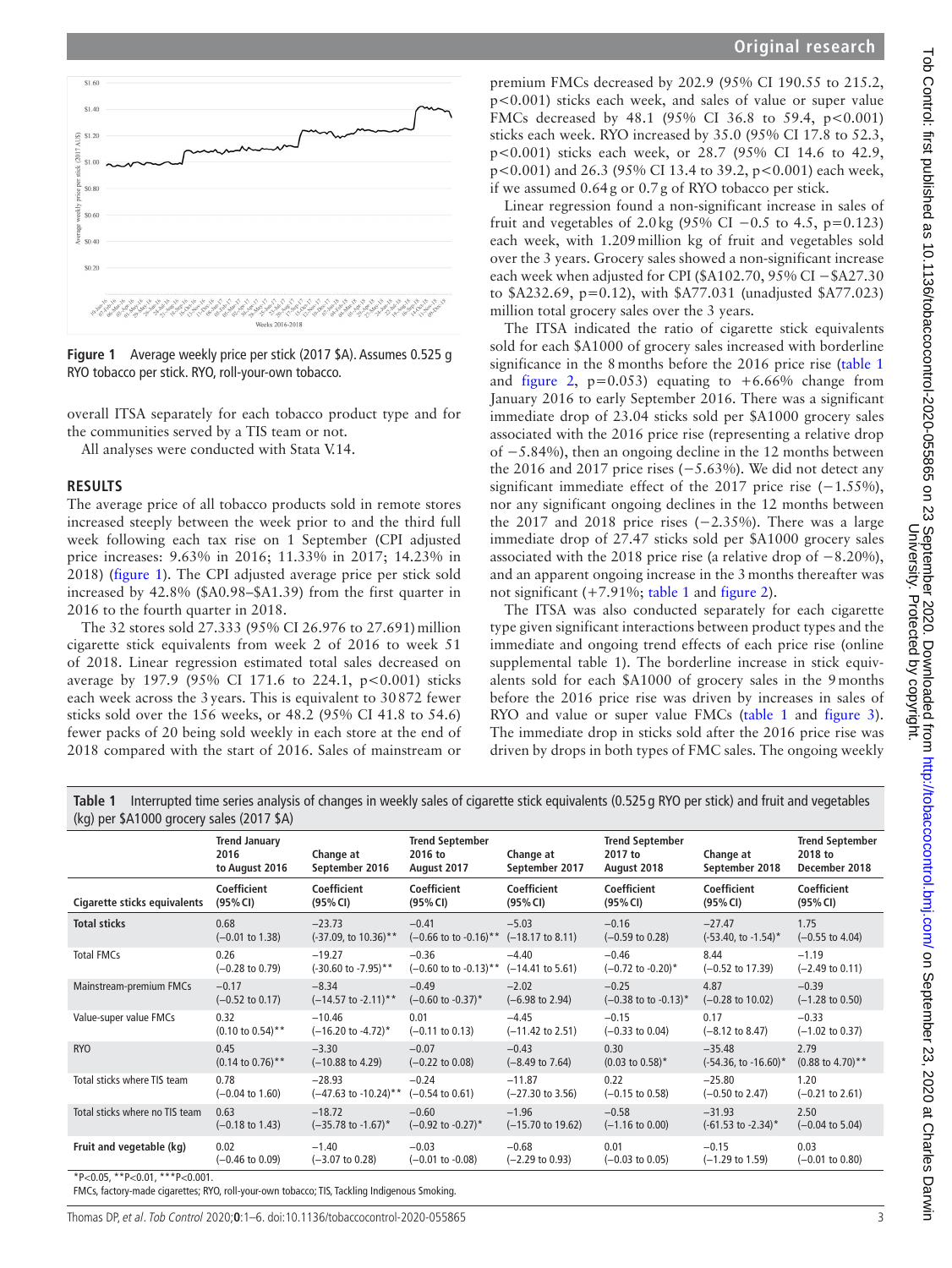

<span id="page-3-0"></span>**Figure 2** Total weekly sticks sold per \$A1000 grocery sales (2017 \$A). Assumes 0.525 g RYO tobacco per stick. Vertical lines represent the third week in September when price rises from annual 12.5% tax rise were observed. Dots represent observed values and lines represent values predicted by Interrupted Time Series Analysis. RYO, roll-your-own tobacco.

decline between the 2016 and 2017 price rises was driven by declining mainstream and premium FMC sales. There were nonsignificant immediate drops in sales of all tobacco types after the 2017 price rise. The ongoing weekly decline in sales of mainstream and premium FMCs between the 2017 and 2018 price rises was counteracted by increasing RYO sales over this period. The immediate decline after the 2018 price rise was driven by a large drop in RYO sales which was somewhat mitigated by non-significant increases in sales of all FMCs. In the 3months following the 2018 price rise, RYO sales increased but these were somewhat counteracted by non-significant ongoing declines in sales of all FMCs.

We did not detect any effect modification of the immediate impact of the 2016 and 2018 price rise by the presence or absence of TIS teams ([table](#page-2-1) 1, [online supplemental table 1,](https://dx.doi.org/10.1136/tobaccocontrol-2020-055865)  [online supplemental figure 1](https://dx.doi.org/10.1136/tobaccocontrol-2020-055865)). However, the 2017 price rise resulted in a borderline non-significant interaction (p=0.073), with a larger drop in sticks sold per \$A1000 grocery sales in



<span id="page-3-1"></span>**Figure 3** Total weekly sticks sold per \$A1000 grocery sales (2017 \$A) by product type. Assumes 0.525 g RYO tobacco per stick. Vertical lines represent the third week in September when price rises from annual 12.5% tax rise were observed. Dots represent observed values and lines represent values predicted by interrupted time series analysis. FMCs, factory-made cigarettes; RYO, roll-your-own.

stores in communities with teams than in communities without teams. In contrast, ongoing declines were only evident in communities without teams between the 2016 and 2017 price rises (interaction p=0.028), and between 2017 and 2018 price rises (interaction p=0.012).

The pattern of effects was the same when we assumed 0.64g or 0.7g of RYO tobacco per stick. We found no change in the volume of fruit and vegetable sales per \$A1000 of grocery sales between tobacco tax rises nor immediately at the time of any of the tax rises [\(table](#page-2-1) 1).

### **DISCUSSION**

Three annual 12.5% tax rises were fully passed on in 32 remote Aboriginal community stores as price rises of similar magnitude. The slightly different increases in the average price each year could be explained by the increased taxation of RYO. We detected a 5.8% and 8.2% immediate decline in tobacco sales in 32 remote Aboriginal community stores following the price rises associated with annual 12.5% tax rises in 2016 and 2018, but no significant immediate decline (−1.6%) with the 2017 tax rise. This equates to an average immediate decline of 5.2% following each price rise. This is broadly consistent with estimates of the impact of price rises in high-income countries which now converge around price elasticities of 0.4, or a 4.7% drop in consumption from the average 11.7% price rise associated with the three tax rises, and could even be consistent with the observation that elasticity tends to be higher in low-income populations.<sup>[3](#page-5-2)</sup>

Foreshadowed annual tax rises might also be contributing to downward trends between tax rises with smokers quitting in anticipation of these tax rises, not just after the rises.<sup>10</sup> We detected a significant and non-significant downward trend in the second and third period, respectively. The non-significant trends in the first and last periods must be interpreted with more caution as these periods do not include a full year; they may just reflect seasonal changes at the beginning and end of the calendar year.

Our finding of an immediate impact of the price rises contrasts with previous research which found only a much smaller nonsignificant impact following the 2010 25% tax rise in this setting.[20](#page-5-14) Our larger number of stores increased study power and use of grocery sales as a proxy for population allowed us to separate out changes due to tax rises from those due to population changes. However, our proxy may not fully account for changes in population size which would reduce the precision of each of our estimates and so could explain the variation in the magnitude of the estimates of the impact of the three tax rises. The previous research suggested increased requests to share cigarettes may have mitigated the impact of the 2010 tax rise. It is possible that cigarettes are now so much more expensive due to annual tax rises since 2013 that this sharing of cigarettes can no longer effectively mitigate the impact of the tax as median incomes in these very remote areas have not significantly increased since  $2002.^{29}$  There is some supporting evidence from New Zealand, where most research on the effects of annual 10% tobacco tax rises since 2010 has demonstrated significant reductions in Māori and Pacific Islander cigarette consumption.[30–33](#page-5-21)

We found that decreased sales were largely driven by declines in the most expensive form of tobacco, mainstream and premium FMCs, suggesting these decreases were a response to higher prices, rather than some other cause. Price sensitivity is more apparent now with the availability of cheaper FMCs than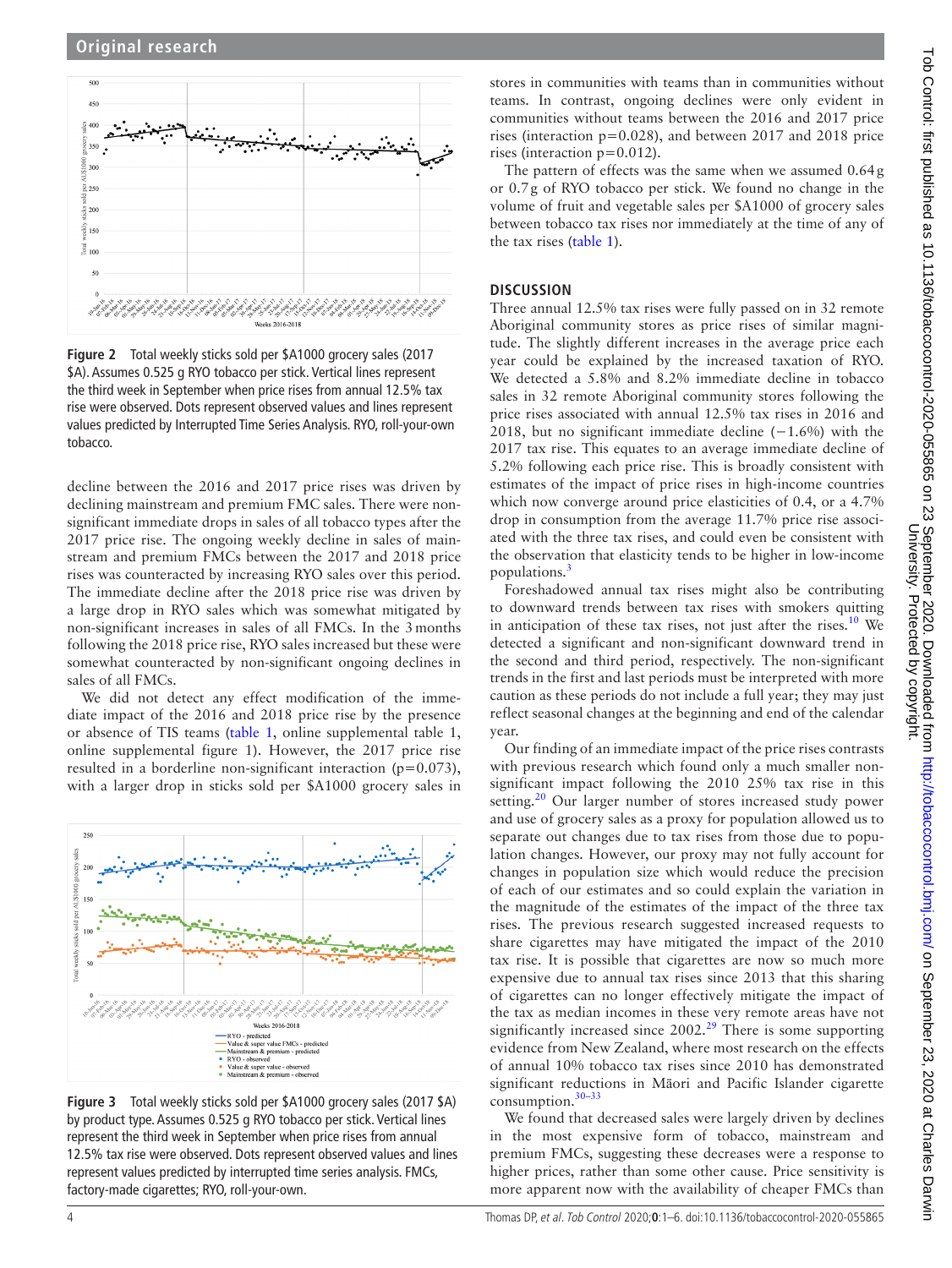in research in this setting at the time of the 2010 tax rise when 97% of FMCs sold were mainstream brands. $20$ 

While the immediate impact of the 2016 price rise was driven by decreases in FMC sales, the immediate impact of the 2018 price rise was due to a fall in RYO sales, although this was preceded and followed by increases in RYO sales. The 2017 and 2018 tax rises were associated with greater increases in taxation of RYO compared with FMCs, which may have contributed to the immediate fall in RYO sales at the time of the  $2018$  rise.<sup>8</sup> However, even the final conversion weight of 0.7g is likely to be greater than the actual weight of tobacco in RYO cigarettes, resulting in comparably less taxation of RYO than of FMCs.

While we conducted sensitivity analyses with different conversion factors, our conversion factor of 0.525g of RYO for each stick equivalent is much less than the Australian Tax Office conversion factor and based on a small sample 20 years ago, it is consistent with recent Australian research, and may even be an overestimate as the amount of tobacco in each RYO cigarette is decreasing. The estimated average weight of tobacco in each Australian RYO cigarette declined from 0.59g in 2006 to 0.48g in 2014.<sup>[34](#page-5-22)</sup> This apparent use of less tobacco in RYO cigarettes is corroborated by the tobacco industry's release of thinner filters and smaller papers.<sup>[35](#page-5-23)</sup> Further, the industry has released smaller pouch sizes to reduce the upfront purchase price of RYO tobacco to further attract price-sensitive smokers, used 'natural' terms to promote misconceptions about the relative harm of RYO cigarettes, and released RYO versions of popular brands of FMCs to encourage switching to RYO.<sup>35</sup> We are not aware of any recent research evidence of significant health benefits of smoking RYO cigarettes with less tobacco.

Our finding of a decline in sales of tobacco is welcome news when national surveys report no decline in Aboriginal and Torres Strait Islander smoking prevalence in remote areas.<sup>1636</sup> However, while this reflects promising changes in purchasing and smoking behaviour, it is not possible from sales data to determine how much of the decline is due to increased cessation, reduced intensity or reduced initiation. While national surveys have found increasing proportions of Aboriginal and Torres Strait Islander smokers in remote areas report having made a quit attempt in the past year, there has been no increase in the proportion of eversmokers who have successfully become ex-smokers.<sup>36</sup> National surveys demonstrated declines in the numbers of Aboriginal and Torres Strait Islander people smoking more than 20 cigarettes per day from 1994 to 2008, in both remote and non-remote areas.<sup>37</sup> Our results suggest these declines may have continued. Similarly, national surveys have reported declines in smoking initiation among Aboriginal and Torres Strait Islander young people, in both remote and non-remote areas, since 1994.<sup>163638</sup> Even if the tax and price rises have only had a limited impact on cessation, there will still be health benefits of reducing smoking initiation and smokers never smoking heavily, although there are only limited benefits of smokers reducing the numbers of cigarettes smoked per day beyond increasing the likelihood of future cessation success.<sup>[39 40](#page-5-26)</sup>

The immediate declines at the time of the 2016 and 2018 price rises cannot be merely attributed to the impact of the TIS teams operating in half the communities: we did not detect different impacts in communities with and without teams. Similarly, a national Aboriginal and Torres Strait Islander mass media campaign 'Don't make smokes your story' was only broadcast around May and June in each of the 3years, not at the time of the price rises. While clarifying the independent impact of tax rises in this setting, this was a missed opportunity for campaigns to build on the impact of the tax rises. The teams could also increase their

local campaigns at the time of tax rises. It is unlikely that the immediate impact of the price rises is due to smokers purchasing tobacco from other sources. The nearest alternative outlet may be long distances away over unsealed roads, an unrealistic option for a purchase made most days.

Finally, it is reassuring that tobacco price rises were not associated with declines in fruit and vegetable sold, as has been reported anecdotally. In addition to reduced quantities of tobacco purchased, items other than fruit and vegetables must have been forgone to accommodate higher tobacco prices.

### **CONCLUSIONS**

Higher prices and tobacco taxes can be a useful strategy in reducing the harms caused by tobacco in Indigenous populations. For the first time, we demonstrated evidence of pricesensitivity and the immediate impact of price rises from tobacco tax rises on tobacco sales in remote Aboriginal and Torres Strait Islander communities. While qualitative research in similar remote Aboriginal communities after the 2010 25% tax rise found unanimous support for price rises as part of comprehensive approach to tobacco control, the last legislated rise on 1 September 2020 will have been the eighth such annual tax rise since then.<sup>20</sup> Australian cities now have world-leading high tobacco prices, higher still in remote Aboriginal community stores where tobacco accounts for 21% of all food and tobacco sales.<sup>[41](#page-5-27)</sup> While further tax increases may not be warranted in the immediate future, Australia could fix remaining anomalies in tobacco taxation. We recommend the Australian Tax Office first consider further changes to the conversion weight for taxation of loose tobacco to more closely reflect the weight of tobacco in RYO cigarettes, and to prevent smokers and the industry using RYO cigarettes to undermine the impact of tobacco price rises on smoking prevalence and health.

# **What this paper adds**

- ► Tobacco tax rises which increase prices reduce tobacco consumption and reduce smoking prevalence, intensity and initiation and increase cessation, with greater impacts on young people and people in lower socioeconomic position.
- ► Smoking prevalence among Aboriginal and Torres Strait Islander people living in remote Australia is high and has not improved, unlike the improvements seen in non-remote areas.
- $\blacktriangleright$  There was only limited empirical evidence of a negligible impact of tax rises in Aboriginal communities in Australia, but contrasting evidence of reduced consumption after tax rises by Māori and Pacific peoples in New Zealand.
- ► For the first time, we demonstrated evidence of pricesensitivity and the immediate impact of price rises from tobacco tax rises on tobacco sales in remote Aboriginal communities in Australia.

**Acknowledgements** The authors thank Outback Stores for collating and providing the data.

**Contributors** DPT drafted the manuscript, with contributions from all authors. SJD conducted the analyses. ZW advised on the statistical analyses. All authors contributed to research design and interpretation of findings, reviewed and approved the final manuscript.

**Funding** EM is supported by a cofunded National Heart and Medical Research Council (NHMRC) and Australian Heart Foundation Early Career Fellowship (100085).

**Competing interests** SD and MS are employed by a non-profit organisation that conducts public health interventions and advocacy aimed at reducing the harms of tobacco in the community, especially those pertaining to cancer.